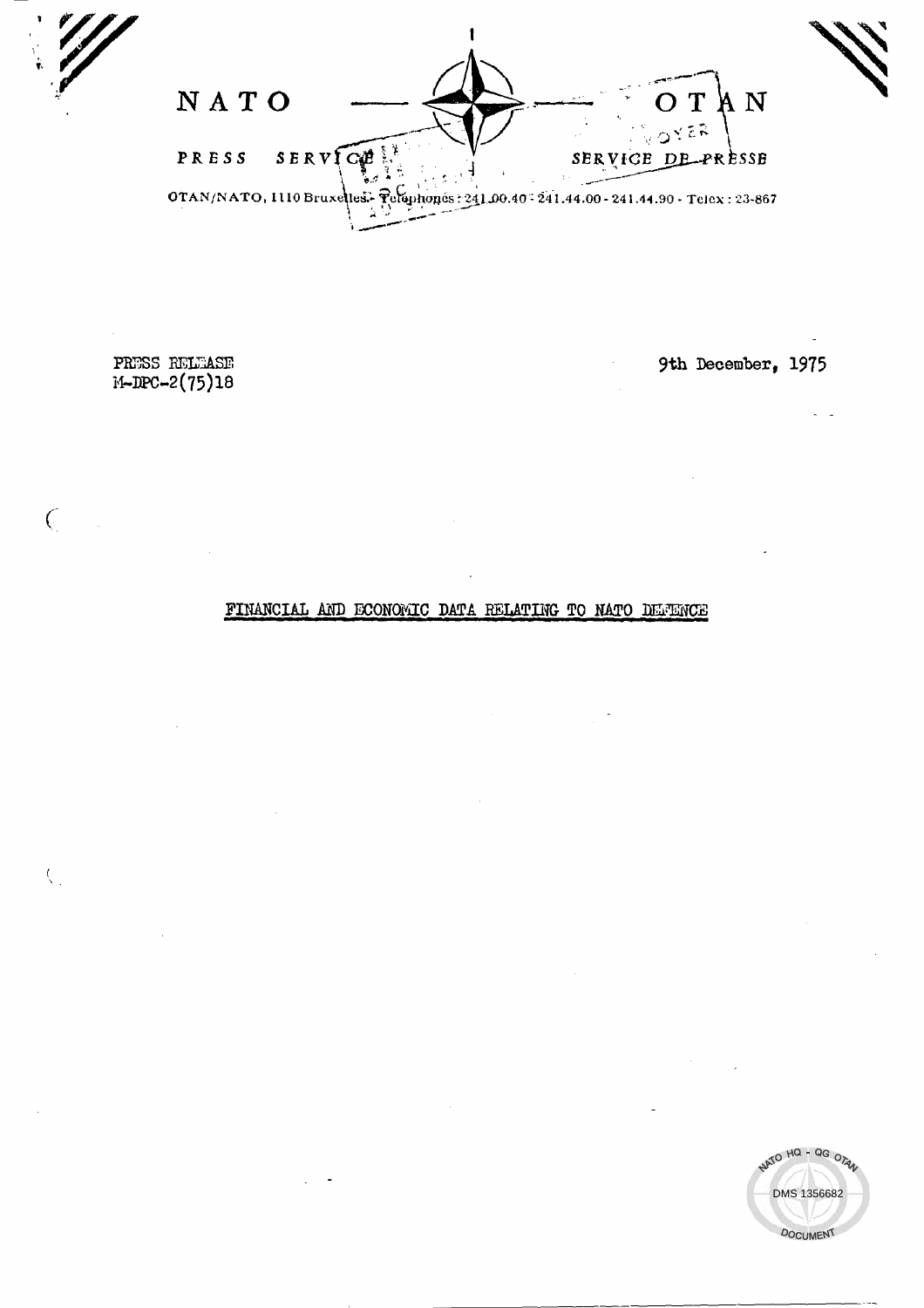## DEFENCE EXPENDITURES OF NATO COUNTRIES

#### 1949 - 1975

The figures given in Table I represent payments actually made or to be made during the course of the calendar year. They are based on the MATO definition of defence expenditures. In view of the differences between this and national definitions, the figures shown may diverge considerably from those which are quoted by national authorities or given in national budgets.

The figures relating to the United States and Canada include expenditures for military aid programmes. The figures shown for European NATO countries do not include the value of end-items received under military aid programmes from the United States and Canada.

í.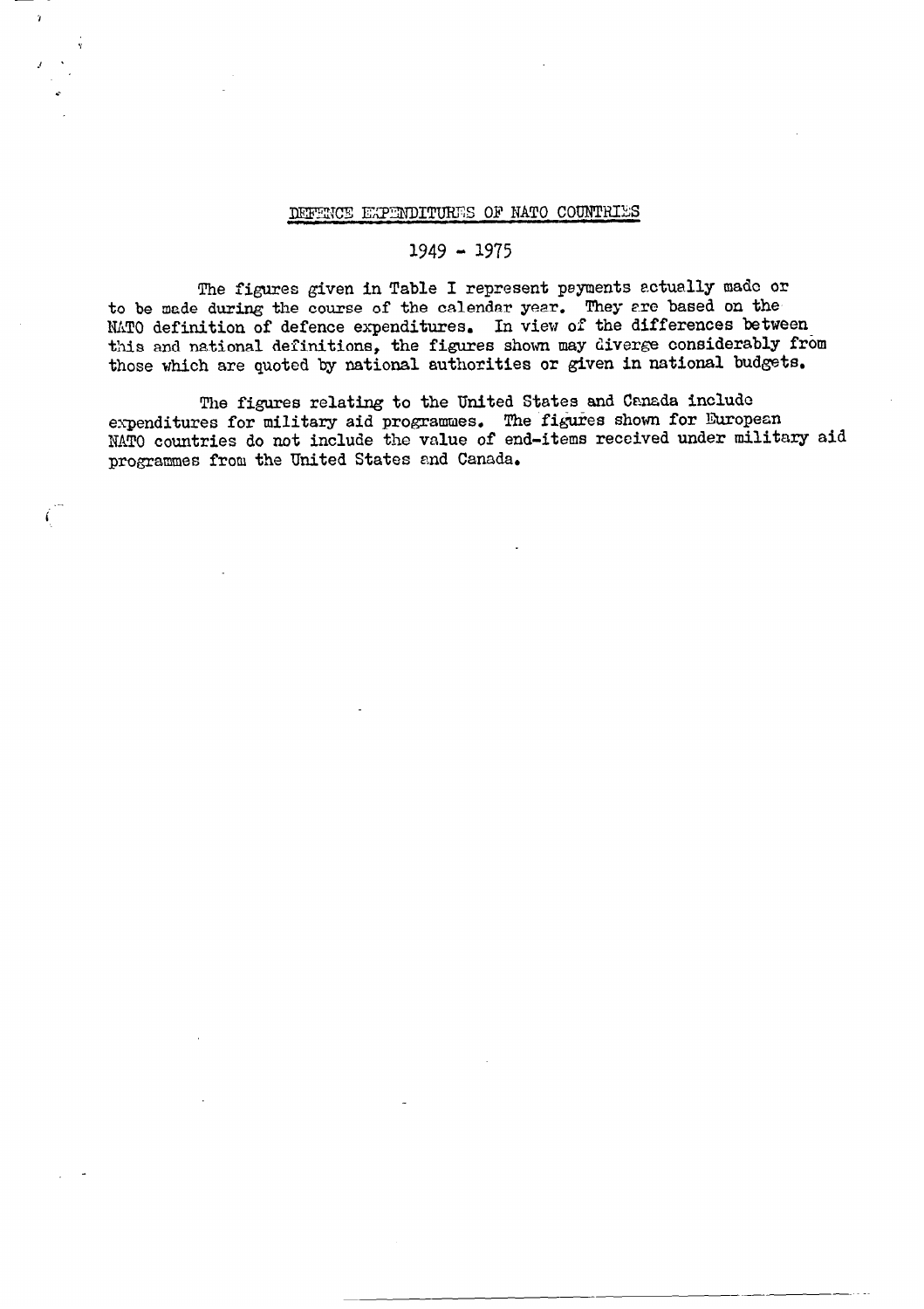#### TABLE I

 $\mathbf{r}_{\perp}$ 

(Current Prices)

| Country                         | Currency Unit                   |           |        |        | Actual  |         |                                      |                    |         |         |         | Porecest |                     |
|---------------------------------|---------------------------------|-----------|--------|--------|---------|---------|--------------------------------------|--------------------|---------|---------|---------|----------|---------------------|
|                                 |                                 | $-1949$   | 1954   | 1966   | 1967    | 1968    | 1975<br>1972<br>1971<br>1969<br>1970 |                    |         |         |         |          | 1975                |
| $\circ$                         | (1)                             | (2)       | (3)    | (4)    | (5)     | (6)     | (7)                                  | $\left( 0 \right)$ | (9)     | (10)    | (11)    | (12)     | (13)                |
| <b>Belgium</b>                  | <b>Million Belgian Francs</b>   | 8,273     | 20,707 | 28,169 | 30,396  | 32,676  | 33.892                               | 37.502             | 39,670  | 44,140  | 48,941  | 57,395   | 69,791              |
| Canada                          | Million Canadian \$             | 372       | 1,771  | 1,766  | 1,965   | 1,927   | 1,899                                | 2,061              | 2,131   | 2,238   | 2.405   | 2,862    | 3,113               |
| <b>Demask</b>                   | Millica Danish Kroner           | 360       | 885    | 2,080  | 2,249   | 2,591   | 2,640                                | 2,757              | 3,195   | 3.386   | 3,520   | 4,439    | 5,130               |
| <b>Pranoe</b>                   | <b>Million Prance</b>           | 4,787     | 11,710 | 26,732 | 28,912  | 30,264  | 30,696                               | 32,672             | 34,907  | 37,992  | 42,284  | 48,153   | 56,495              |
| Federal Republic of Germany (a) | Million DM                      | $\bullet$ | 6,287  | 20,254 | 21,408  | 19,310  | 21,577                               | 22,573             | 25,450  | 28,720  | 31,908  | 35,644   | 38,095              |
| Greece                          | <b>Million Drachmae</b>         | 1.630     | 3,428  | 7.168  | 9,390   | 11,003  | 12.762                               | 14,208             | 15,480  | 17,211  | 19,866  | 24,126   | 43.917              |
| Italy                           | Milliard Lire                   | 301       | 543    | 1,342  | 1,359   | 1,403   | 1,412                                | 1,562              | 1,852   | 2,162   | 2,392   | 2,852    | 2,961               |
| Luxeabourg                      | Million Luxembourg France       | 112       | 565    | 497    | 413     | 374     | 391                                  | 416                | 442     | 517     | 601     | 710      | 786                 |
| Netherlands                     | Million Guilders                | 600       | 1,583  | 2,790  | 3,200   | 3,280   | 3.682                                | 3,968              | 4,466   | 4.974   | 5,612   | 6,423    | 7,266               |
| Norway                          | <b>Million Norwegian Kroner</b> | 370       | 1,141  | 1,947  | 2,097   | 2,300   | 2,502                                | 2,774              | 3,022   | 5,239   | 3,505   | 3,938    | 4,509               |
| Portugal                        | <b>Million Escudos</b>          | 1,419     | 2,100  | 7,393  | 9,575   | 10,692  | 10,779                               | 12,538             | 14,699  | 16,046  | 16.736  | 25,108   | 26,552              |
| Turkey                          | Million Lires                   | 556       | 934    | 3,996  | 4,596   | 5,159   | 5,395                                | 6,237              | 8,487   | 9,961   | 12,192  | 15.831   | $\bullet$ $\bullet$ |
| United Kingdom                  | Million <i>La</i> Sterling      | 779       | 1,569  | 2,153  | 2,276   | 2,332   | 2,303                                | 2,444              | 2,815   | 3,258   | 3,512   | 4,207    | 5,070               |
| United States                   | Million US \$                   | 13,503    | 42,786 | 63,572 | 75,448  | 80,732  | 81,443                               | 77,854             | 74.862  | 77,639  | 78,472  | 85,906   | 88,983              |
|                                 |                                 |           |        |        |         |         |                                      |                    |         |         |         |          |                     |
| <b>Area</b>                     |                                 |           |        |        |         | 22,346  | 22,999                               | 24,482             | 27,990  | 33,606  | 40.765  | 46,261   | 57,217              |
| Total Europe (b)                | Million US \$                   | 4,838     | 11,756 | 21,512 | 22,925  |         | 83,199                               | 79,821             | 76.973  | 79,898  | 80,875  | 88,832   | 92,065              |
| Total North America             | Million US \$                   | 13,875    | 44,557 | 65,205 | 77.265  | 82,515  |                                      |                    | 104,965 | 113,504 | 121,640 | 135,093  | 149,2820            |
| Total NATO (b)                  | Million US \$                   | 18,713    | 56,313 | 86,717 | 100,190 | 104,861 | 106,198                              | 104,505            |         |         |         |          |                     |

a. Before it acceded to the North Atlantic Treaty Organisation (May 1955), the Federal Republic of Germany contributed to the defence budgets of certain MATO countries by the payment of cocupation costs ; moreover, it bore certain other costs which she of all within the MATO definition of defence expenditures. In addition to defence expenditures (MATO definition), the German authorities are obliged to inour large smmal errorisment for Berlin owing to the exceptional situation of this oity and the need, in the interests of the defence of the free world, to ensure its viability. These erroristicse, which are not included in the figures given above since they do not come within the NATO definition, are forecast to be 8,117 million DM in 1975.

b. The Europe and NATO totals are based on the ourrency exchange rates in force during the years concerned. This means that the trends shown are affected, to varying degrees, by the changes which have taken<br>and in national salary increases, the figures on this table give only an imperfect view of the real trend in the defence effort of countries, ( For better appreciation in this context refer to following Table III). It should be noted that, for 1945, the Europe and HATO totals do not take into account the defence expenditures uade by the Federal Republic of Germany.

e. International Staff estimate.

.. Information not available.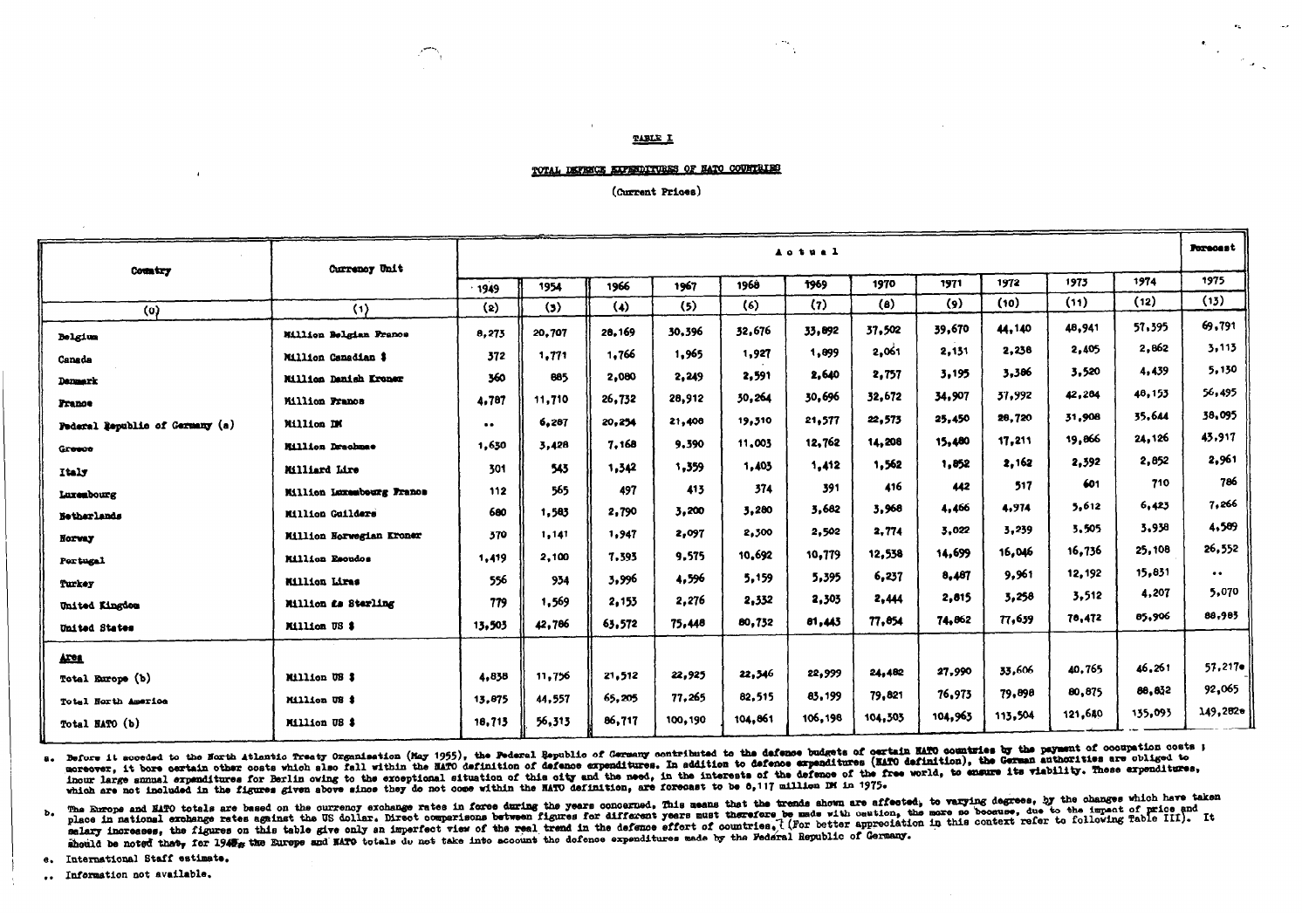#### TABLE II - DEFENCE EXPENDITURES AS PERCENTAGE OF GIF (FACTOR COST)

| Country                  | 1971 | 1972    | 1973 | 1974 | 1975(a)   |
|--------------------------|------|---------|------|------|-----------|
| Belgium                  | 3.2  | 3.1     | 3.0  | 3.0  | 3.3       |
| Denmark                  | 2.9  | 2,8     | 2.5  | 2.8  | 2.9       |
| France                   | 4.7  | 4.5     | 4.4  | 4.3  | 4.6       |
| Fed. Rep. of Germany (b) | 3.8  | 3.9     | 3.9  | 4.1  | 4.1       |
| Greece                   | 5.5  | 5.2     | 4.6  | 4.4  | 6.9       |
| Italy                    | 3.2  | $3 - 4$ | 3.2  | 3.1  | 2.8       |
| <b>Luxembourg</b>        | 0.9  | 0.9     | 0.9  | 0.9  | 1.0       |
| Netherlands              | 3.8  | 3.7     | 3.7  | 3.8  | 3.9       |
| Norway                   | 4.0  | 3.9     | 3.7  | 3.6  | 3.6       |
| Portugal                 | 8.1  | 7.6     | 6.7  | 8.1  | 7.5       |
| Turkey                   | 4.9  | 4.7     | 4.4  | 4.1  | $\bullet$ |
| United Kingdom           | 5.8  | 5.9     | 5.6  | 5.9  | 5.7       |
| <b>NATO</b> Europe       | 4.3  | 4.3     | 4.2  | 4.2  | 4.3       |
| Canada                   | 2.7  | 2.5     | 2.3  | 2.4  | 2,4       |
| United States            | 7.7  | 7.3     | 6, 6 | 6.7  | 6.7       |
| Total NATO               | 6.2  | 5.9     | 5.3  | 5.4  | 5.3       |
|                          |      |         |      |      |           |

(Current prices)

Footnotes:

 $a_{\bullet}$ 

Preliminary estimates.

These percentages have been calculated without taking into  $\mathbf{b}_{\bullet}$ account the expenditures on Berlin (see note  $c_{\bullet}$  to Table IV); if these expenditures were included, the percentages would be as follows:

| 1971: 4.5 | 1973: 4.7 | 1975: 5.0 |  |
|-----------|-----------|-----------|--|
| 1972: 4.7 | 1974: 4.9 |           |  |

Ť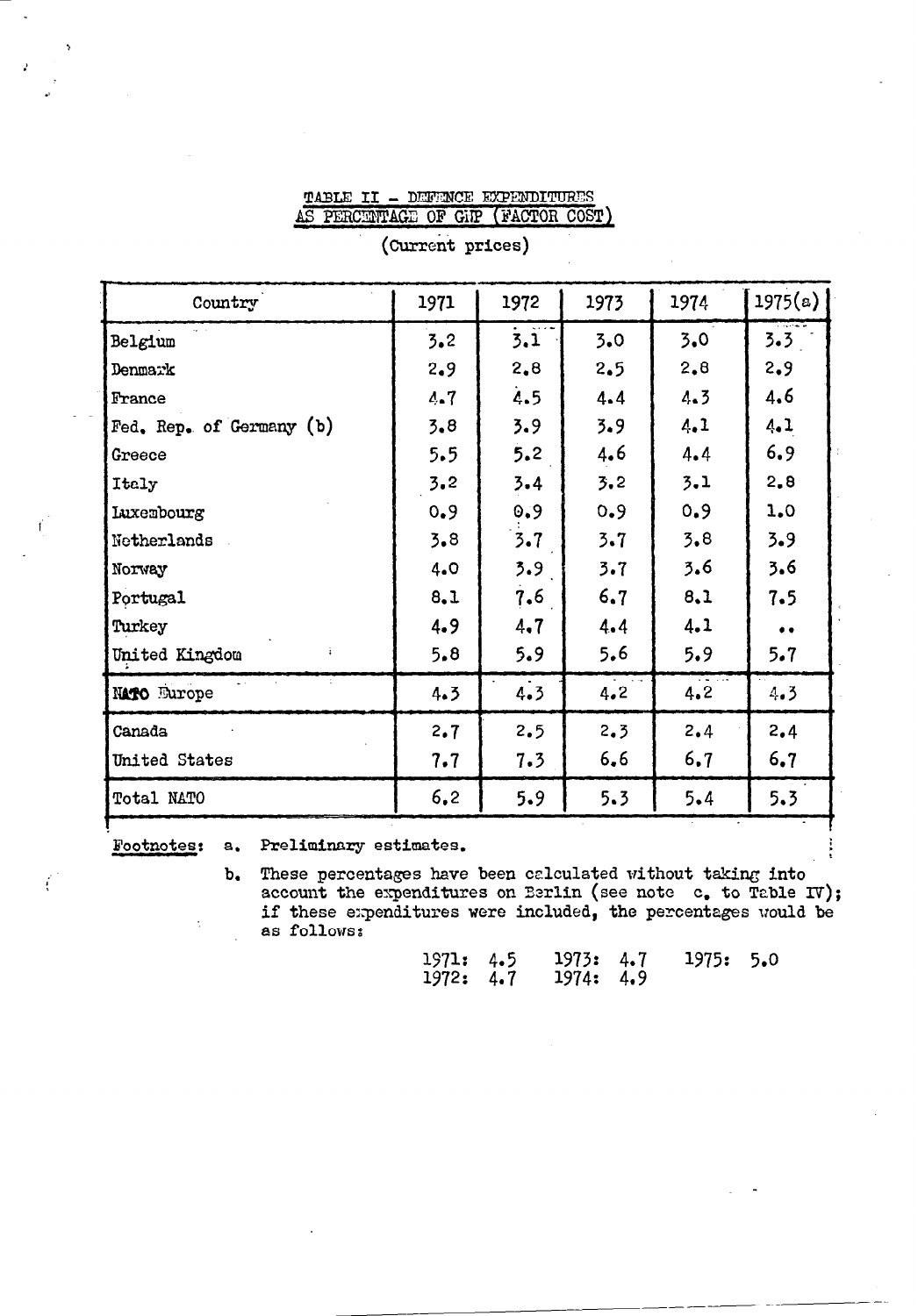| Country                         | 1971 or<br>1971/72 | <b>1972 or</b><br>1972/73   | 1973 or<br>1973/74          | 1974 or<br>1974/75          | $\frac{1975 \text{ or } }{1975/76}$ |
|---------------------------------|--------------------|-----------------------------|-----------------------------|-----------------------------|-------------------------------------|
| $\ddot{\phantom{a}}$<br>Belgium | 1.5<br>$\div$      | 5.3<br>$\div$               | 4.0<br>$\ddot{}$            | 5.7<br>∔                    | 6.7<br>╇                            |
| Denmark                         | 3.9e               | 4.0e                        | 3.8                         | 3.5<br>$\ddot{\phantom{1}}$ | 2.0<br>÷                            |
| France                          | 1,2<br>$\div$      | 2,5<br>$\ddot{\phantom{1}}$ | 3.6<br>$\ddotmark$          | 2.5<br>$\ddot{}$            | 4.8<br>$\ddotmark$                  |
| Fed. Rep. of Germany            | 4.5<br>┿           | 6, 6<br>$\div$              | 5.1<br>$\ddot{}$            | 4.6<br>4                    | 1.5                                 |
| Greece                          | $5.6 -$<br>$\div$  | 6, 2<br>$\ddot{}$           | 2,6                         | 6.1                         | $+56.9$                             |
| Italy                           | 9.7<br>$\ddot{}$   | 6.4<br>$\ddot{}$            | 1.3                         | 1.3                         | $\bullet$                           |
| Luxembourg                      | 1.5<br>$\div$      | $+10.9$                     | 9.1<br>$\ddot{\bullet}$     | 8.7<br>$\ddot{}$            | 4.9<br>$\div$                       |
| Netherlands                     | 1.5e<br>$\div$     | 0.2<br>$\ddotmark$          | 2.1<br>$\ddotmark$          | 1,7<br>$\ddotmark$          | 1.8<br>$\ddot{}$                    |
| Norway                          | 0.1<br>÷           | 2,1                         | 1.9<br>╇                    | 1.0<br>$\ddot{}$            | 2.5<br>┿                            |
| Portugal                        | $+12.7$            | 3.0<br>┿                    | 3.9                         | $\bullet$                   | $\bullet$                           |
| Turkey                          | $+20.1$            | 2,8                         | 4.9                         | 2.4<br>$\ddotmark$          | $\bullet$                           |
| United Kingdom                  | 4.8<br>÷           | 1.0<br>┿                    | 1.8<br>╇                    | 1,0<br>$\ddot{}$            | 1,9<br>$\ddot{}$                    |
| MATO Europe                     | 7.7<br>$\div$      | 4.8<br>$\div$               | 1.6<br>$\ddot{\phantom{1}}$ | 3.2<br>$\ddotmark$          | $\bullet$ $\bullet$                 |
| Canada                          | 2.4<br>$\ddot{}$   | 6.9                         | 1.7<br>$\ddot{}$            | 1,1<br>4                    | 2,2<br>$\div$                       |
| United States                   | 3.2                | 6.7                         | 1.5                         | 1.3                         | $-0.3$                              |
| Total MATO                      | 4.0                | 1.6<br>$\div$               | 2.5                         | 0.9<br>$\ddotmark$          | . .                                 |

TABLE III - DEFENCE EXPENDITURES

Percentage changes in real terms over previous fiscal year (a)

These percentages are based on defence expenditures in 1974/75 General note: constant prices.

Footnotes:

- With the exception of Canada, Denmark and the United Kingdom (Fiscal Year: April-March), Turkey (Fiscal Year: March $a_{\bullet}$ February) and the United States (Fiscal Year: July-June), the fiscal year of the countries shown in this Table coincides with calendar year (1st January-31st December).
- b. Preliminary estimates.
- International Staff estimates.  $e_{\bullet}$

 $\bigcup$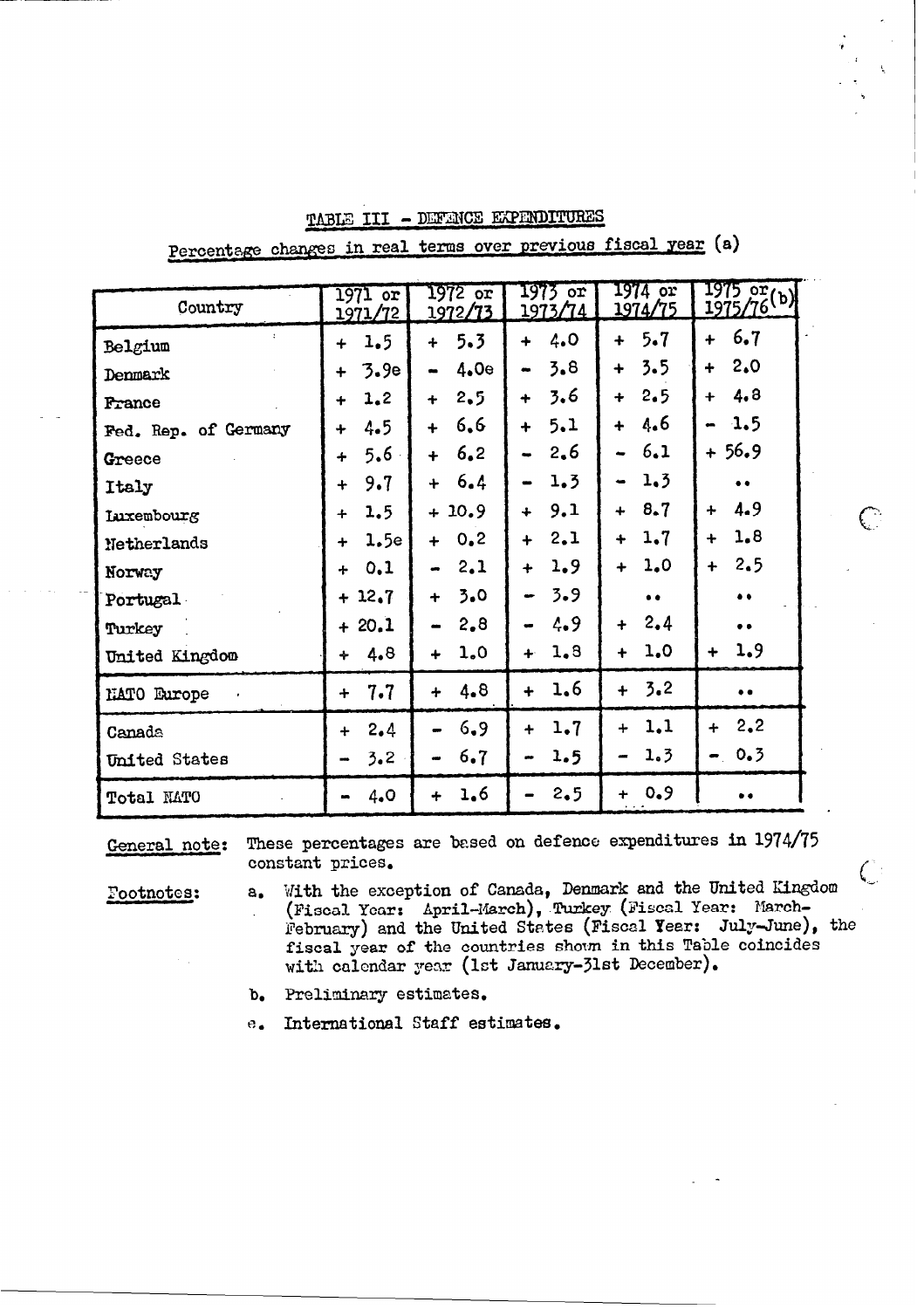|                      |                         | Gross Domestic Product |                | Defence Expenditures<br>per head              |      |                                  |  |
|----------------------|-------------------------|------------------------|----------------|-----------------------------------------------|------|----------------------------------|--|
| Country              | 1974                    | per head               | 1975(a)        | 1974                                          |      | 1975(a)                          |  |
|                      | $\overline{u}$ s $g(b)$ | Rank                   | $US \not B(b)$ | $\overline{\text{US }} \mathcal{B}(\text{b})$ | Rank | $\overline{US}$ $\mathscr{G}(b)$ |  |
| Belgium              | 5,467                   | (7)                    | 5,451          | 151                                           | (7)  | 160                              |  |
| Denmark              | 6,053                   | (4)                    | 6,012          | 144                                           | (8)  | 147                              |  |
| France               | 5,056                   | (9)                    | 4,911          | 190                                           | (3)  | 198                              |  |
| Fed. Rep. of Germany | 6,207                   | (3)                    | 6,050          | 230(c)                                        | (2)  | 228(c)                           |  |
| Greece               | 2,170                   | (12)                   | 2,178          | 90                                            | (11) | 140                              |  |
| Italy                | 2,825                   | (11)                   | 2,679          | 79                                            | (12) | . .                              |  |
| Iuxembourg           | 5,955                   | (5)                    | 5,698          | 51                                            | (13) | 53                               |  |
| Netherlands          | 5,105                   | (8)                    | 4,923          | 176                                           | (5)  | 178                              |  |
| Norway               | 5,787                   | (6)                    | 6,040          | 179.                                          | (4)  | 182                              |  |
| Portugal             | 1,523                   | (13)                   | 1,443          | 112                                           | (10) |                                  |  |
| Turkey               | 735                     | (14)                   | 774            | 28                                            | (14) |                                  |  |
| United Kingdom       | 3,296                   | (10)                   | 3,285          | 175                                           | (6)  | 173                              |  |
| <b>NATO Europe</b>   | 3,905                   | 22 <sub>x</sub>        | 3,807          | 147                                           | XX   | . .                              |  |
| Canada               | 6,373                   | (2)                    | 6,241          | 130                                           | (9)  | 124                              |  |
| United States        | 6,598                   | (1)                    | 6,317          | 405                                           | (1)  | 380                              |  |
| Total MATO           | 5,042                   | $\mathbf{x}$           | 4, 875         | 246                                           | xx   |                                  |  |

### TABLE IV - GROSS DOMESTIC PRODUCT IN PURCHASERS' VALUES AND DEFENCE EXPENDITURES PER HEAD

Preliminary estimates. Footnotes:  $a_{\bullet}$ 

Ň

The national currencies have been converted into US  $\beta$  on the  $b_{\bullet}$ basis of the average exchange rates for 1974; since then further changes have occurred and a certain amount of caution should be exercised in making comparisons.

c. In addition to military expenses proper, the German Authorities are obliged to incur large annual expenditures for Berlin, wing to the exceptional situation of this city and the need, in the interest of the defence of the Free World, to ensure its viability. These Berlin expenditures are not includes since they do not come within the NATO Definition of Defence Expenditures. If they were taken into account, the figure would be both \$ 268 for 1974 and 1975.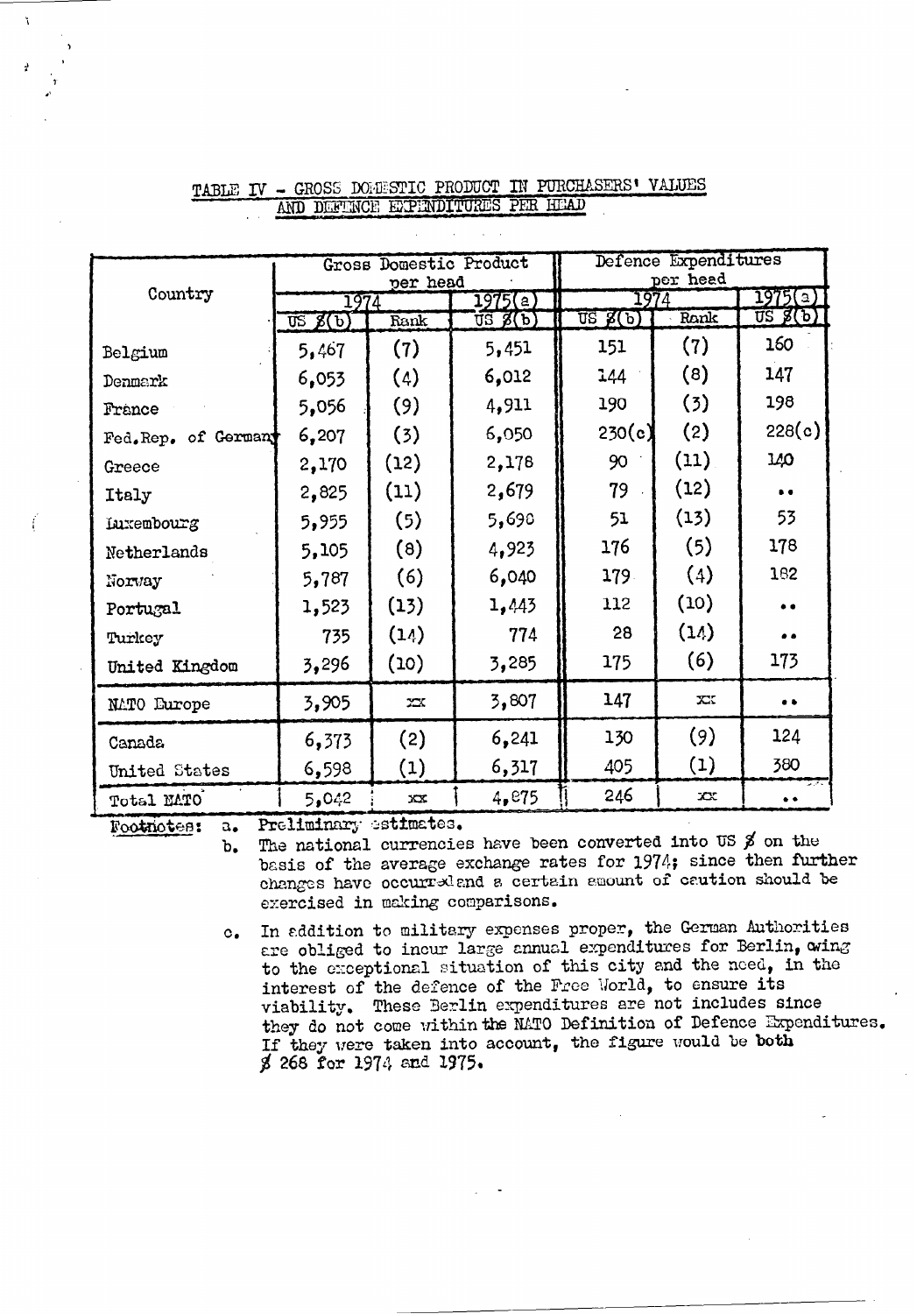| Country             | Average<br>1965-1970 | 1971<br>or<br>1971/72 | 1972 or<br>1972/73 | 1973 or<br>1973/74 | $1974$ or<br>1974/75 | 1975 or<br>1975/76(b) |
|---------------------|----------------------|-----------------------|--------------------|--------------------|----------------------|-----------------------|
| Belgium             | 11.0                 | 12.2                  | 11.4               | 8,4                | 8,8                  | $9.7 -$               |
| Canada              | 11.6                 | 8.5                   | 6,1                | 7.0                | 5.8                  | 6,8                   |
| Denmark             | 13.6                 | 16.6                  | 15.4               | 17.2               | 19.3                 | 17.0                  |
| Fed.Rep. of Germany | 16.1                 | 11.0                  | 12.3               | 12.1               | 11.9                 | 12.2                  |
| Italy               | 13.0                 | 14.4                  | 16,9               | 15.2               | 15.2                 | 13.7                  |
| <b>Luxembourg</b>   | 2,6                  | 0.9                   | 1.5                | 1.3                | 2.4                  | 1.9                   |
| Netherlands         | 14.5                 | 12.8                  | 10.7               | 12.7               | 14.7                 | 14.6                  |
| Norway              | 16.8                 | 15.7                  | 11.8               | 11.7               | 11.6                 | 12.1                  |
| Portugal            | 16.9                 | 11.4                  | 7.5                | 4.5                | 3.1                  | 1.5                   |
| Turkey              | 3.1                  | 3.6                   | 4.9                | 12.6               | 16, 6                | $\bullet$             |
| United Kingdom      | 15.9                 | 14.9                  | 18.6               | 19.3               | 17.6                 | 17.5                  |
| United States       | 27.8                 | 22.5                  | 21.0               | 18.9               | 16.9                 | 17.5                  |
|                     |                      |                       |                    |                    |                      |                       |

 $\mathcal{L}_{\rm{max}}$  and

### TABLE V - MAJOR EQUIPMENT EXPENDITURES AS PERCENTAGE TOTAL DEFINCE EXPENDITURES (fiscal year) (a)  $\overline{or}$

Footnotes: a. See note a. Table III.

Preliminary estimates.  $b_{\bullet}$ 

والتوبا بالأ

 $\ddot{\phantom{a}}$